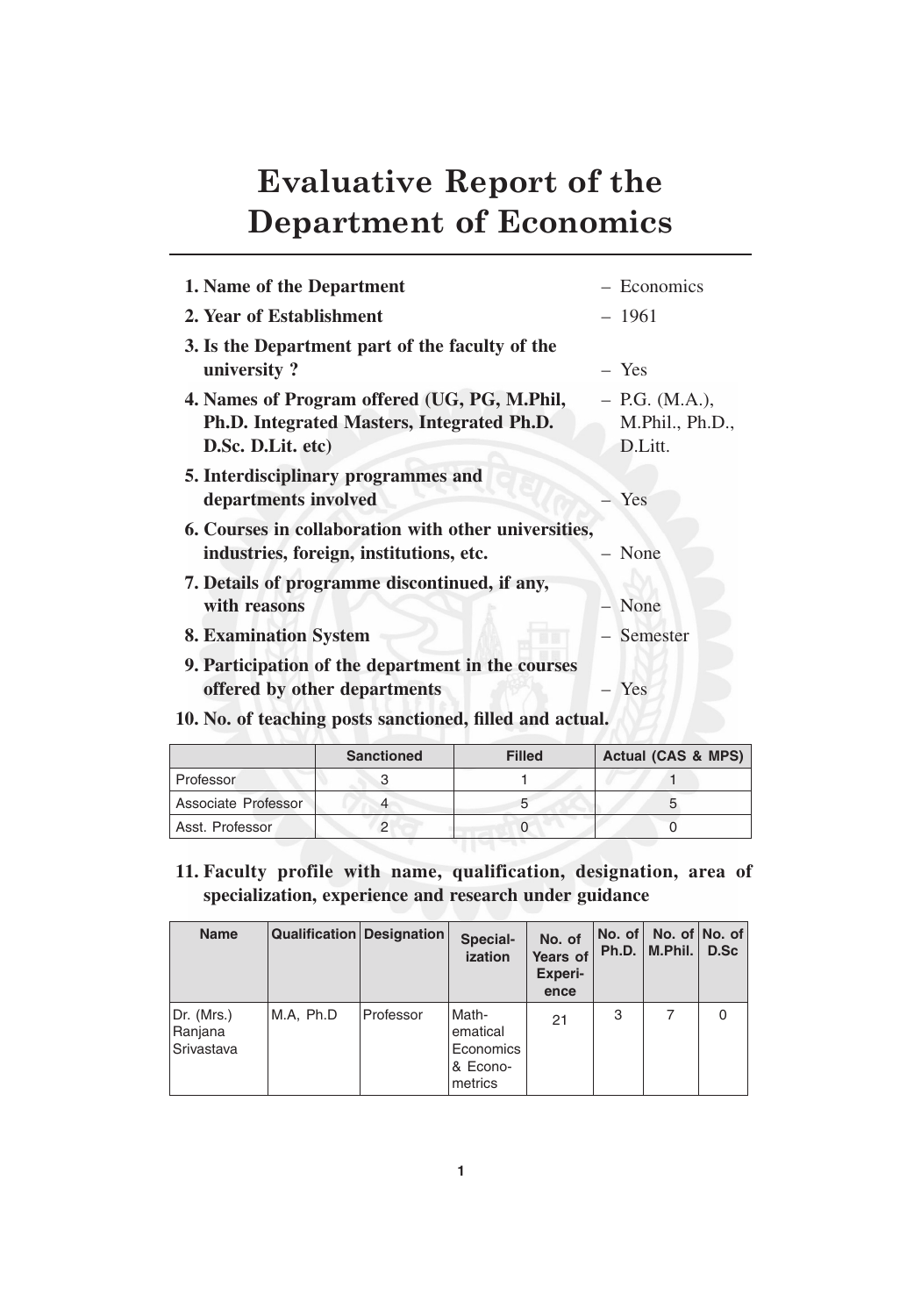| 2 of 11 | Evaluative Report of the Department of Economics |
|---------|--------------------------------------------------|
|---------|--------------------------------------------------|

| Prof Dr. Ram<br>Prawesh<br>Prasad Singh | M.A., Ph.D.   | Professor           | Math-<br>ematical<br>Economics<br>& Econo-<br>metrics        | 37 | 4        | $\Omega$      | $\Omega$ |
|-----------------------------------------|---------------|---------------------|--------------------------------------------------------------|----|----------|---------------|----------|
| Dr. Ramesh<br>Sharan                    | M.A., Ph.D.   | Assoc.<br>Professor | Math-<br>ematical<br>Economics<br>& Economcs                 | 37 | 9        | 4             | $\Omega$ |
| Dr. G. C.<br>Singh                      | M.A., Ph.D    | Assoc.<br>Professor | Economic<br>Growth<br>and<br>Planning                        | 34 | 4        | $\Omega$      | 0        |
| Sri K.N. Das                            | M.A., M.Phil. | Assoc.<br>Professor | Agricultural<br>Economics                                    | 34 | $\Omega$ | $\mathcal{P}$ | $\Omega$ |
| Dr. (Mrs.)<br>Madhumita<br>Das Gupta    | M.A., Ph.D    | Assoc.<br>Professor | Math-<br>ematical<br><b>Economics</b><br>& Econo-<br>metrics | 34 | 3        | $\mathcal{P}$ | $\Omega$ |

# **12. List of senior visiting fellows, adjunct faculty,** – Prof. Jean Dreze, **emeritus professors** Ex Professor,

Delhi School of Economics.

**13. Percentage of classes taken by temporary faculty –** M.A. 20%

**14. Programme-wise student Teacher Ratio.**

| <b>Course</b> | <b>Student</b> | <b>Teacher</b> |
|---------------|----------------|----------------|
| M.A.          | 43.66          |                |
| M.Phil.       | 1.5            |                |
| Ph.D.         | 4.5            |                |

**15. No. of Academic support staff & administrative staff.**

| <b>Non Teaching Staff</b> | <b>Sanctioned</b> | <b>Filled</b> | Actual |
|---------------------------|-------------------|---------------|--------|
| Support Staff (Technical) | 3 Class III Staff |               |        |
| Administrative Staff      | 5 Class IV staff  |               |        |

- **16. Research thrust areas as recognized by major funding agencies** – Not applicable
- **17. Number of faculty with ongoing projects from (a) National (b) International funding agencies & (c) Total grant received. Give the name of funding agencies, project title & grants received project wise.**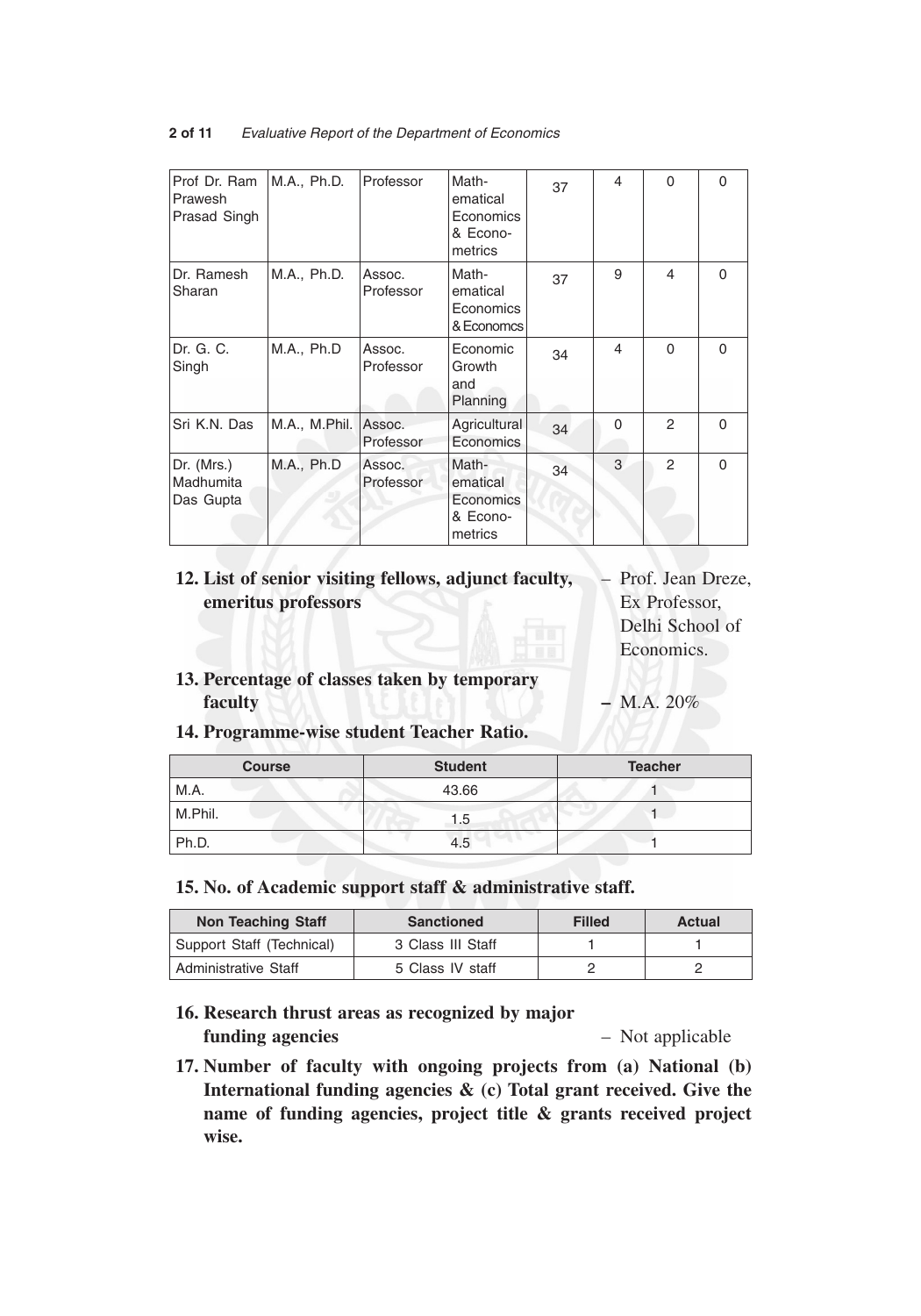| (a) No. of faculty with ongoing projects funded       |                   |
|-------------------------------------------------------|-------------------|
| by national funding agency                            | - None            |
| (b) No. of faculty with ongoing projects funded       |                   |
| by international funding agency                       | $-1$              |
| (c) Name of the projects                              | - Jharkhand       |
|                                                       | Economy,          |
| (d) Total grants received                             | $-$ Rs100000,     |
| (e) Name of the funding agency                        | - WASSAN-Tenure   |
|                                                       | Rights in Water   |
|                                                       | Bodies in         |
|                                                       | Jharkhand         |
| 18. Inter-institutional collaborative projects &      |                   |
| associated grants received                            |                   |
| (a) National Inter-Institutional Collaborative        |                   |
| <b>Projects</b>                                       | None              |
| (b) National Inter-Institutional Collaborative        |                   |
| <b>Project's Grants Received</b>                      | None              |
| (c) International Inter-Institutional                 |                   |
| <b>Collaborative Projects</b>                         | - None            |
| (d) International Inter-Institutional                 |                   |
| <b>Collaborative Project's Grants Received</b>        | - None            |
| 19. Department projects funded by DST-FIST,           |                   |
| UGC-SAP/CAS, DPE, DBT, ICSSR, AICTE,                  |                   |
| etc; total grants received                            |                   |
| (a) Departments Project Funded by                     | Capacity building |
|                                                       | workshop for      |
|                                                       | Faculty Thrust    |
| $\mathcal{U}$                                         | Area Research     |
|                                                       | Methodology       |
| (b) Total Grants Received                             | - None            |
| 20. Research facility center with                     |                   |
| (a) Research Facility with State Recognition          | $-$ Yes           |
| (b) Research Facility with National Recognition - Yes |                   |
| (c) Research Facility with International              |                   |
| <b>Recognition</b>                                    | - None            |
| 21. Special research laboratories sponsored           |                   |
| by/created by industry or corporate bodies            | - None            |

www.ranchiuniversity.ac.in www.ranchiuniversity.ac.in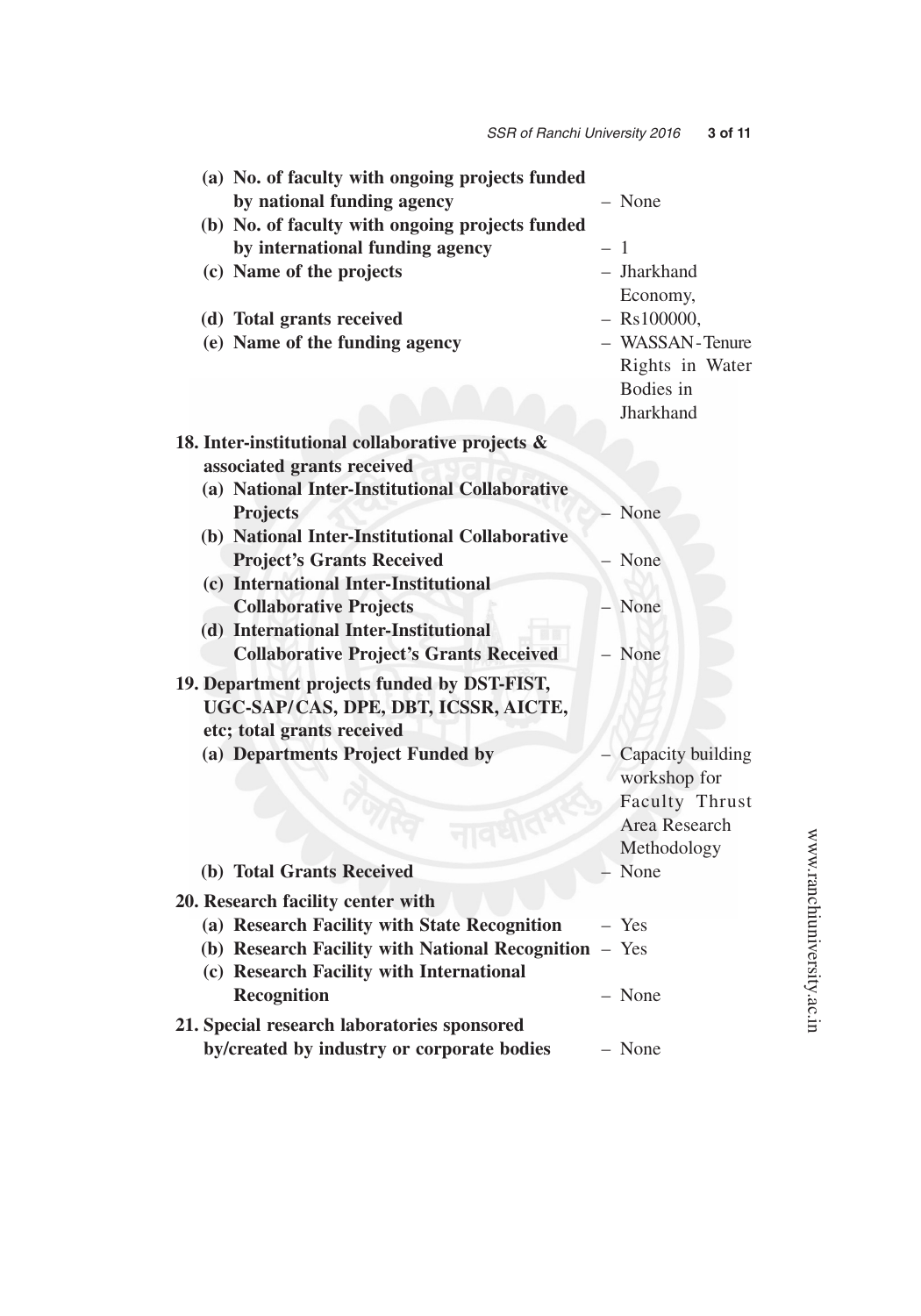| <b>Name</b>                             | No. of<br>Papers:<br><b>National</b> | No. of<br>Papers:<br><b>International</b> | Monographs    | Chapters<br>in Books | <b>Edited</b><br><b>Books</b> |                | <b>Books Awards</b> |
|-----------------------------------------|--------------------------------------|-------------------------------------------|---------------|----------------------|-------------------------------|----------------|---------------------|
| Dr. (Mrs.)<br>Ranjana<br>Srivastava     | 9                                    |                                           | 0             |                      | $\Omega$                      | $\overline{2}$ | $\Omega$            |
| Prof Dr. Ram<br>Prawesh<br>Prasad Singh | 3                                    | $\Omega$                                  | $\Omega$      |                      | $\Omega$                      | 1              | $\Omega$            |
| Dr. Ramesh<br>Sharan                    | 3                                    | 3                                         | $\mathcal{P}$ | 1                    | $\Omega$                      | $\Omega$       | $\Omega$            |
| Dr. G. C.<br>Singh                      | $\mathcal{P}$                        | $\Omega$                                  | $\Omega$      | $\Omega$             | $\Omega$                      | $\Omega$       | $\Omega$            |
| Sri K. N. Das                           | 1                                    | $\Omega$                                  | 0             |                      | $\mathbf{0}$                  | $\Omega$       | $\Omega$            |
| Dr. (Mrs)<br>Madhumita<br>Das Gupta     | $\mathfrak{D}$                       |                                           | $\Omega$      | $\Omega$             | $\Omega$                      | $\Omega$       | $\Omega$            |

### **22. Publications**

| • Number listed in International Database     |                 |
|-----------------------------------------------|-----------------|
| (For e.g. Web of Science, Scopus,             |                 |
| Humanities International Complete, Dare       |                 |
| Database - International Social Sciences      |                 |
| Directory, EBSCO host, etc.)                  | - Not available |
| Citation Index – range/average<br>$\bullet$   | - Not available |
| <b>SNIP</b>                                   | - Not available |
| <b>SJR</b>                                    | - Not available |
| Impact Factor – range/average                 | - Not available |
| h-index<br>$\bullet$                          | - Not available |
| 23. Details of patents and income generated   | - None          |
| 24. Areas of consultancy and income generated |                 |
|                                               |                 |

 $\overline{\text{Dr. (Mrs.)} }$  Ranjana Srivastava  $\vert$  Finance Department, GOVT. of Jharkhand, - Rs.30,000/-

## **25. Faculty selected nationally / internationally to visit other laboratories/institutions/industries in India and abroad**

Dr. Ramesh Sharan | Visiting Fellow International Rice Research Institute Philippines

## **26. Faculty serving in (a) National committees**

| Dr. Ramesh Sharan | 1. Council member, Eastern Regional Council Of ICSSR         |  |
|-------------------|--------------------------------------------------------------|--|
|                   | 2. Member State audit advisory committee.                    |  |
|                   | 3. Member, Committee for identifying BPL families, Jharkhand |  |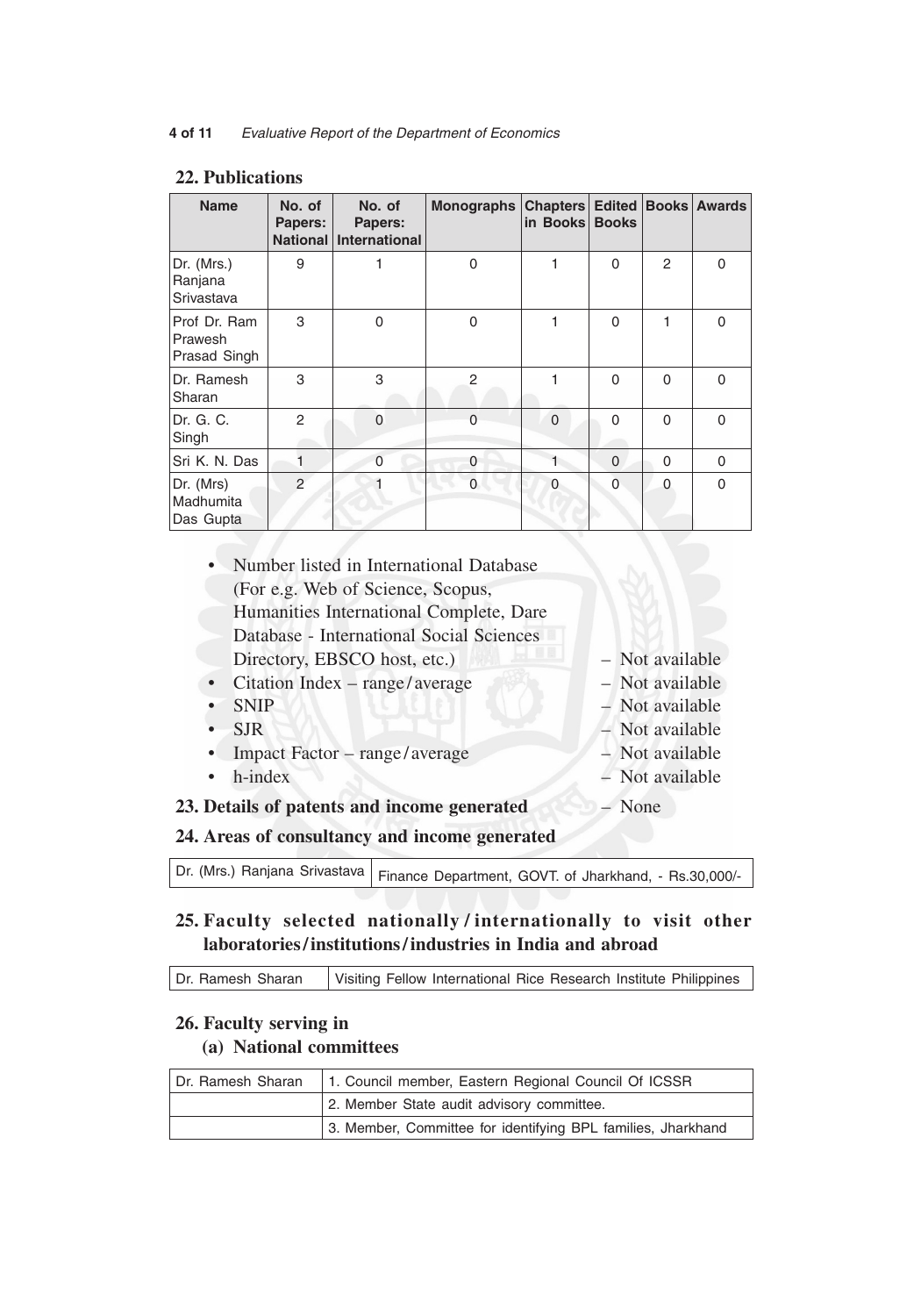|                    | 4. Member, Committee for formulating regulations for placement<br>agencies, Jharkhand |
|--------------------|---------------------------------------------------------------------------------------|
|                    | 5. Members State Social Audit Committee, Jharkhand                                    |
| Dr. R. Shrivastava | Resource Person of Fiscal Policy & Analysis Cell, Finance Deptt.  <br>GoJ             |

## **(b) International committees** – None

- **(c) Editorial Boards** Dr. R. Sharan,
- - Jharkhand. J. of Economics, J. of Eco. & Social Development
- **(d) any other (please specify)** None
- **27. Faculty recharging strategies (UGC, ASC, Refresher / orientation programs, workshops, training programs and similar programs).**

| <b>Name</b>                       | No. of Orienta-<br>tion/Refresher<br><b>Courses Attended</b><br>in the Last 4 Years | No. of Lectures Delivered<br>as Resource Person in<br><b>Asc/Any Other Institution</b><br>in the Last 4 Years             |
|-----------------------------------|-------------------------------------------------------------------------------------|---------------------------------------------------------------------------------------------------------------------------|
| Dr. (Mrs.) Ranjana Srivastava     |                                                                                     | 15                                                                                                                        |
| Dr. Ramesh Sharan                 | $\Omega$                                                                            | 29-ASC, 17-Administrative<br>Training Institute Ranchi,<br>5- ICFAI/ISM PUNDAG<br>(Ph.D students Research<br>Methodology) |
| Prof Dr. Ram Prawesh Prasad Singh |                                                                                     | 20                                                                                                                        |
| Dr. G.C. Singh                    | $\Omega$                                                                            | $\Omega$                                                                                                                  |
| Sri K.N. Das                      | 0                                                                                   | $\Omega$                                                                                                                  |
| Dr. (Mrs) Madhumita Das Gupta     |                                                                                     |                                                                                                                           |

## **28. Student Projects**

| (a) Percentage of students who have done<br>in-house projects including inter |          |
|-------------------------------------------------------------------------------|----------|
| departmental projects                                                         | $-100\%$ |
| (b) Percentage of students doing projects in                                  |          |
| collaboration with other universities/                                        |          |
| industries/institute                                                          | - None   |
| 29. Awards/recognitions received at the national                              |          |
| international level by                                                        |          |
| (a) Faculty                                                                   | $-$ None |
| (b) Doctoral/post doctoral fellows                                            | - None   |

**(c) Students** – None

www.ranchiuniversity.ac.in www.ranchiuniversity.ac.in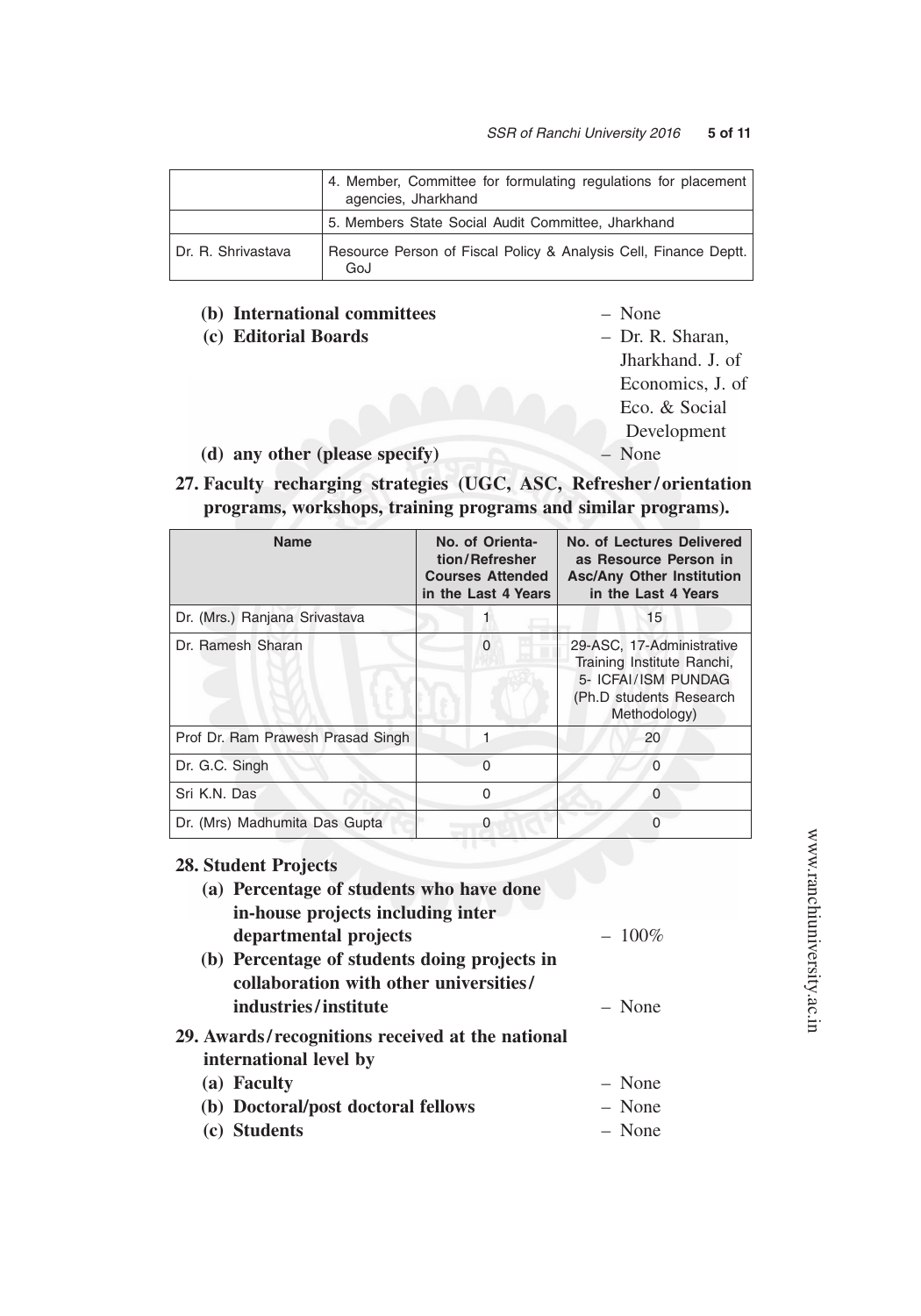#### **6 of 11** *Evaluative Report of the Department of Economics*

# **30. Seminar/Conferences/Workshops organized and the source of funding (national/international) with details of outstanding participants, if any.**

Workshop on Teaching of Mathematical Economics: Issues and Challenges supported by Chhotanagpur Economic Association

## **31. Code of ethics of research followed by the departments**

 Ethical Committee of the department monitors the ethics of social enquiry, research projects in Ph.D. Research

| Name of the         | <b>Applications</b> | <b>Selected</b> |               | <b>Pass Percentage</b> |               |         |  |
|---------------------|---------------------|-----------------|---------------|------------------------|---------------|---------|--|
| <b>Programme</b>    | <b>Received</b>     | <b>Male</b>     | <b>Female</b> | <b>Male</b>            | <b>Female</b> |         |  |
| Ph.D.               | 66                  | 12              | 30            |                        |               | Ongoing |  |
| D.Lit.              | $\mathbf 0$         | 0               | $\Omega$      | $\Omega$               | $\Omega$      |         |  |
| M.Phil (15-16)      | 10                  | 2               | 5             |                        |               | Ongoing |  |
| MA 2011             | 390                 | 39              | 100           | 100                    | 100           |         |  |
| MA 2012-14          | 433                 | 41              | 103           | 100                    | 100           |         |  |
| MA Sem   2013-15    | 359                 | 44              | 96            | 100                    | 100           |         |  |
| MA Sem   2014-16    | 274                 | 39              | 90            |                        |               | Ongoing |  |
| MA 2015 Shift I     | 354                 | 45              | 90            |                        |               | Ongoing |  |
| MA Shift II 2015-17 | 354                 | 39              | 55            |                        |               | Ongoing |  |

## **32. Student profile programme-wise:**

# **33. Diversity of students:**

| Name of the<br>Programme | % of Students<br>from the same<br><b>University</b> | <b>8% of Students ↓% of Students</b><br>from other Uni- from Universi-<br>the State | versities within ties Outside the<br><b>State</b> | % of Students<br>from other<br><b>Countries</b> |
|--------------------------|-----------------------------------------------------|-------------------------------------------------------------------------------------|---------------------------------------------------|-------------------------------------------------|
| MA                       | 75%                                                 | 23%                                                                                 | 2%                                                |                                                 |

**34. How many students have cleared Civil Services and Defense Service examinations, NET, SET, GATE, and other competitive examinations? Give details category-wise.**

| <b>Examination</b>                 | <b>Numbers</b> |
|------------------------------------|----------------|
| <b>Civil Services Examinations</b> |                |
| Defence Services Examinations      |                |
| <b>NET</b>                         | 42             |
| <b>SET</b>                         |                |
| <b>GATE</b>                        |                |
| Other Competitive Examinations     |                |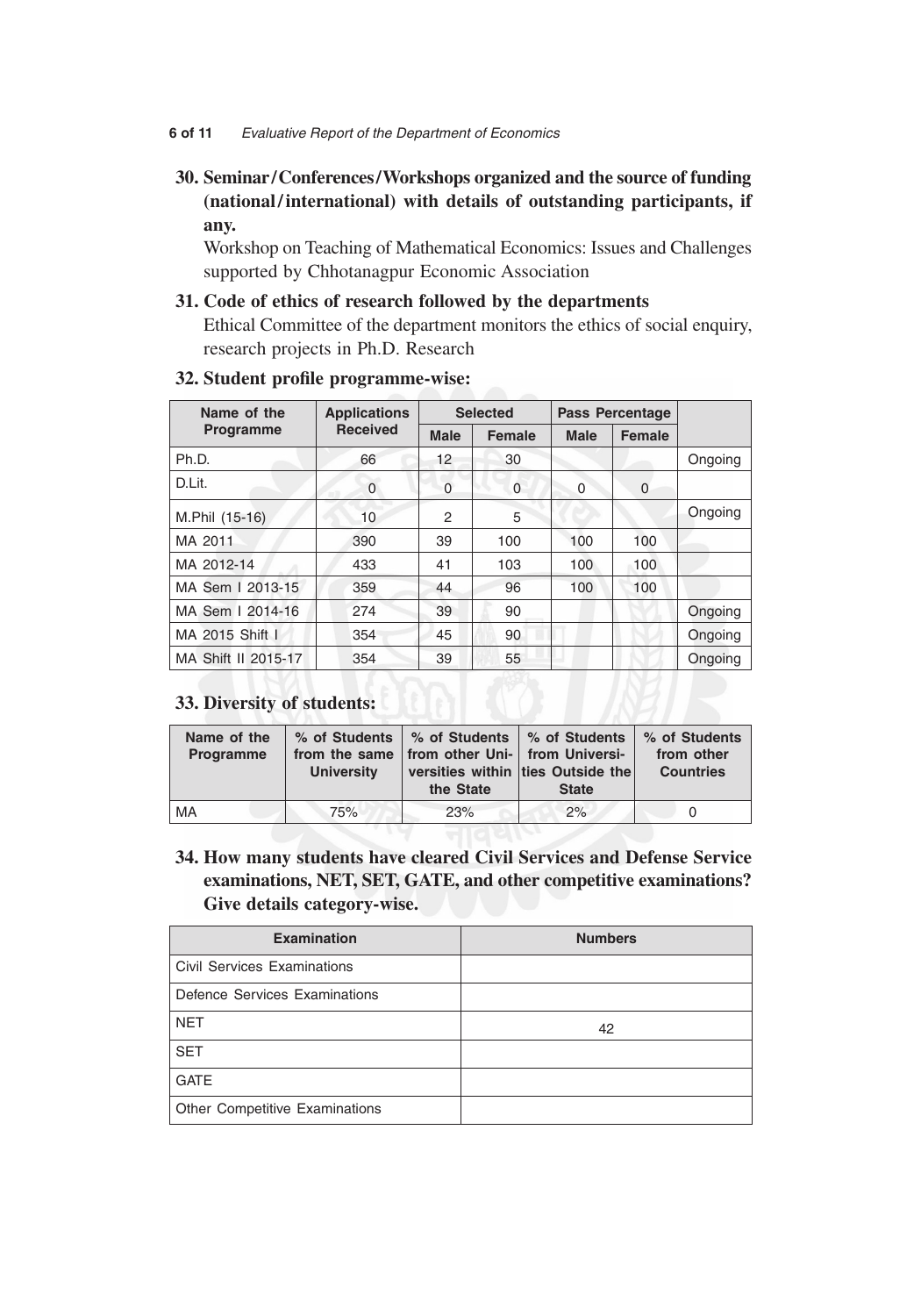# **35. Student Progression:**

| <b>Student Progression</b> | % Against Enrolled |
|----------------------------|--------------------|
| UG to PG                   |                    |
| PG to M.Phil               | 13.50              |
| PG to Ph.D                 | 7.14               |
| Ph.D to Post-Doctoral      |                    |
| <b>Employed</b>            |                    |
| • Campus Selection         |                    |
| • other                    |                    |

# **36. Diversity of staff:**

| Percentage of Faculty who are Graduates      |     |  |  |  |  |
|----------------------------------------------|-----|--|--|--|--|
| of the same university                       | 100 |  |  |  |  |
| from the other universities within the state |     |  |  |  |  |
| from universities from other state           |     |  |  |  |  |
| from universities outside the country        |     |  |  |  |  |
|                                              |     |  |  |  |  |

|      | - None                                                        |
|------|---------------------------------------------------------------|
|      | - None                                                        |
|      | - None                                                        |
|      | - None                                                        |
|      |                                                               |
|      | Yes (Around<br>8000 Books<br>400 Journals 50<br>Ph.D. Thesis) |
|      | $-$ Yes                                                       |
|      | $-4$                                                          |
|      | $-1$                                                          |
| $-1$ |                                                               |
|      | – NA                                                          |
|      |                                                               |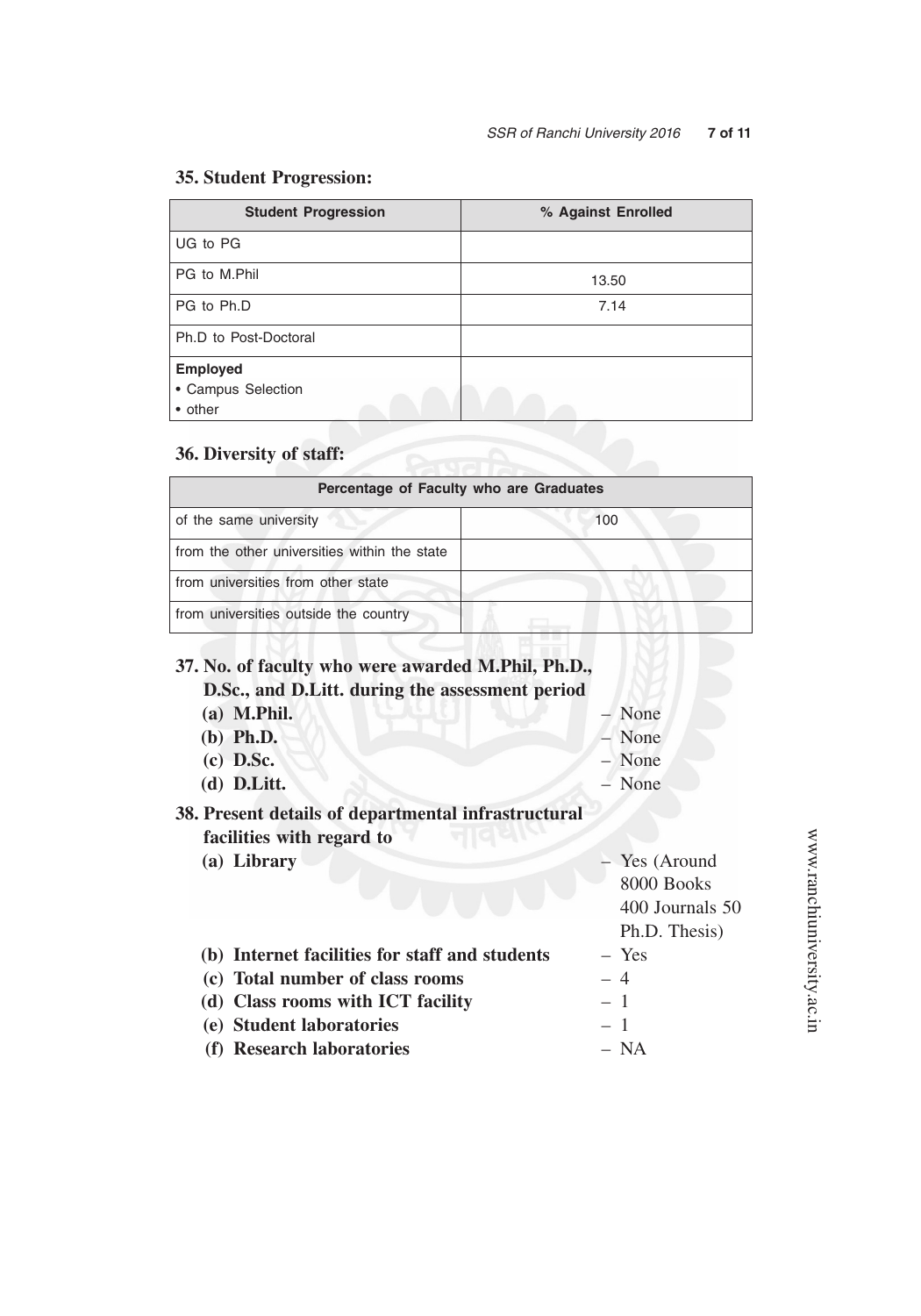## **8 of 11** *Evaluative Report of the Department of Economics*

| SI.<br>No      | <b>Name of Candidate</b> | Name of<br>Guide             | <b>Topic</b>                                                                                                                                                                 | <b>Submission</b><br>Year |
|----------------|--------------------------|------------------------------|------------------------------------------------------------------------------------------------------------------------------------------------------------------------------|---------------------------|
| 1              | Renu Kumari Verma        | Dr. R.P.P.<br>Singh          | Impact of Financial Management<br>on Production on Profitability:<br>An Econometric Analysis of<br>Turnaround Strategy adopted at<br>Bokaro Steel Plant During<br>2002-2003. | 2011                      |
| 2              | Rupa Kumari<br>Pandey    | Dr. R.<br>Shrivastava        | Food Security Systems in india -<br>A Case Study of Jharkhand                                                                                                                | 2011                      |
| 3              | Sachidanand Tiwary       | Dr. G.C.<br>Singh            | Role of NGO in Rural<br>Development: A case study of<br>Ram Krishna Mission (K.V.K.)<br>Krishi Vigyan Kendra) Ranchi.                                                        | 2011                      |
| 4              | Joyti Kumari Singh       | Dr. G.C.<br>Singh            | Impact of Urbanization on Rural<br>Labourers: A case study of<br>Peripheral areas of Ranchi Town.                                                                            | 2012                      |
| 5              | Madhumita<br>Dasgupta    | Dr.<br>Ranjana<br>Srivastava | Impact of Education on Women<br>Empowerment in Urban Areas: A<br>case study of Ranchi Town.                                                                                  | 2012                      |
| 6              | Puman Kumari             | Dr.<br>Ranjana<br>Srivastava | Jharkhand Education project: An<br>Economics Appraisal with special<br>Reference to East Singhbhum<br>District.                                                              | 2012                      |
| $\overline{7}$ | Gopal Prasad             | Dr.<br>Ramesh<br>Sharan      | Agriculture - Industry Interaction<br>in India since the Beginning of<br>Third Five Year Plan.                                                                               | 2013                      |
| 8              | Abhishek Waibhaw         | Dr. R.P.P<br>Singh           | The Economic Problems and<br>Prospects of Horticultural Crops:<br>A case study of Ranchi District<br>Jharkhand state.                                                        | 2013                      |
| 9              | C. Sukanya               | Dr. R.P.P<br>Singh           | Corporate Social Responsibil-<br>ity and Corporate Financial<br>Performance: A case study of<br>Usha Martin Industries Limited.                                              | 2013                      |
| 10             | Pravodh Kumar<br>Pandey  | Dr. R.P.P<br>Singh           | Manu Smritti avum Charuvalkya<br>Smritti mein vivechit pracheen<br>arthvyavastha ke katipay angon<br>ka samajik adhyayan                                                     | 2013                      |
| 11             | Rinku Agrawal            | Dr. R.P.P<br>Singh           | India China Trade Relation after<br>Globalization.                                                                                                                           | 2014                      |
| 12             | Pallavi Kumari           | Dr. R.P.P.<br>Singh          | Impact of Industrial Relation on<br>Productivity: A case study of<br>CCL Ranchi.                                                                                             | 2014                      |
| 13             | Smita Gupta              | Dr.<br>Ramesh<br>Sharan      | Socio - economic Impact of<br>Corruption in Public Expendi-<br>ture: A case study with special<br>reference to NREGS.                                                        | 2014                      |

# **39. List of Doctoral, Post-doctoral students & Research Associates**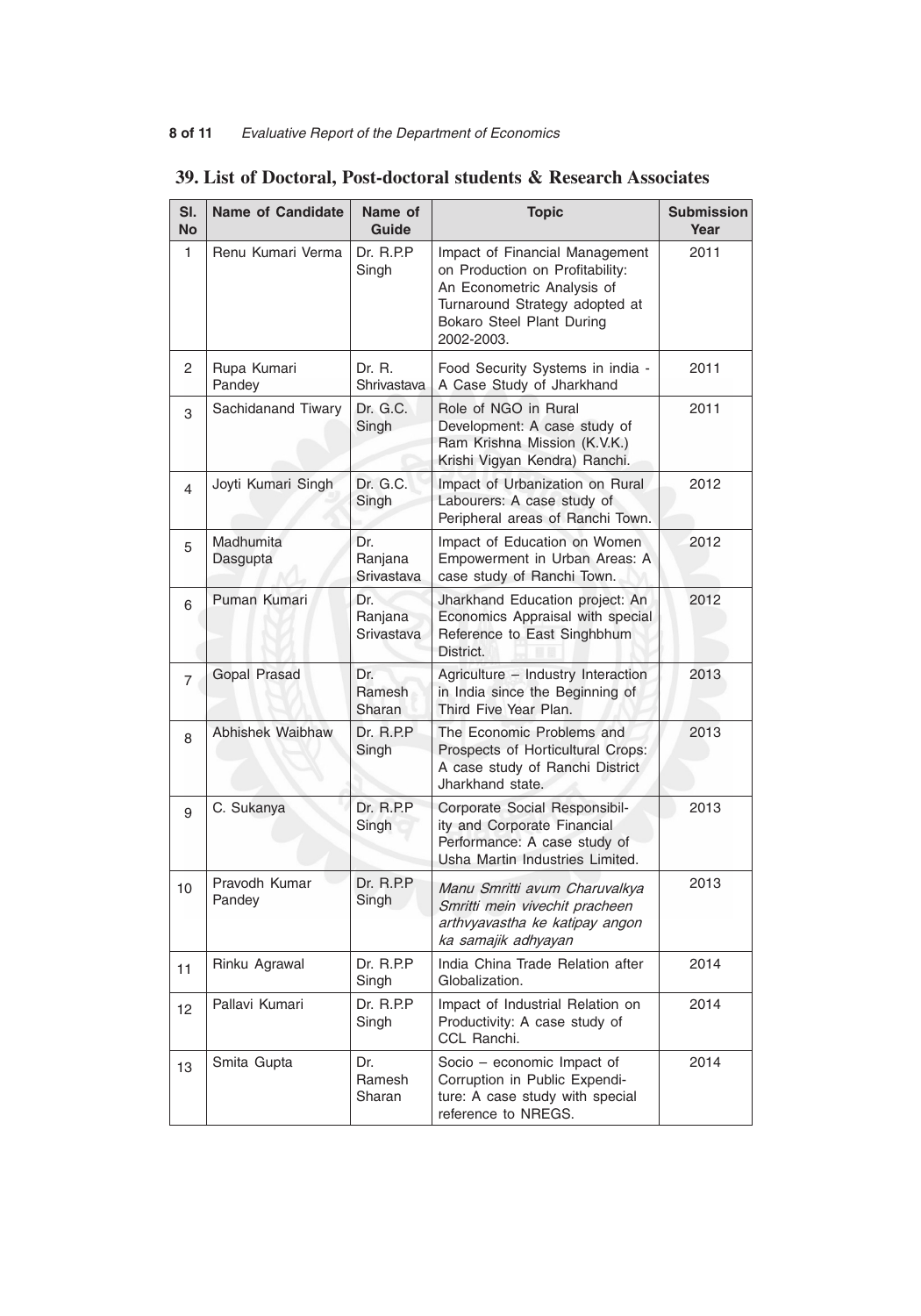| 14 | Ekta Singh    | Dr. G.C.<br>Singh       | Impact of Infrastructure on<br>Socio-Economic Development of<br>Jharkhand District.                | 2014 |
|----|---------------|-------------------------|----------------------------------------------------------------------------------------------------|------|
| 15 | Shantanu Sahu | Dr.<br>Ramesh<br>Sharan | A study of the livelihood and<br>Food Security of some Vulner-<br>able Communities in Jharkhand.   | 2015 |
| 16 | Nita Khawas   | Dr. R.P.P.<br>Singh     | Socio-Economic Impact of Indus-<br>trialization with spl. ref. to East<br>District, Gangtok.       | 2015 |
| 17 | Joyti Pandey  | Dr.<br>Ramesh<br>Sharan | Role of NFP in the household<br>economy of forest dwellers-A<br>case study of old Ranchi District. | 2016 |
| 18 | Priti Kumari  | Dr.<br>Ramesh<br>Sharan | Vikas janit pratisthapiton mein<br>arthik samanjasya ka ek ganyat-<br>mak adhyayan                 | 2016 |

- **40. No. of post graduate students getting financial assistance from the university**
	- 4BPL students are given Rs 500/- each per month
	- MA topper is appointed as Teaching Assistant for one year  $\&$  is given Rs 4000/- per month
	- PhD entrance test topper is also appointed as Teaching Assistant for two years and is given Rs 5000/- per month
- **41. Was any need assessment exercise undertaken before the development of new programmes? If so, highlight the methodology**

Yes in the department council meeting and interaction with the alumni

#### **42. Does the department obtain feedback from**

- **(a) faculty on curriculum as well as teaching-learning-evaluation? If yes, how does the department utilize the feedback?** On regular basis and feedbacks are discussed in departmental council meetings
- **(b) students on staff, curriculum and teaching-learning-evaluation and how does the department utilize the feedback?** On regular basis and feedbacks are discussed in departmental council meetings
- **(c) alumni and employers on the programmes offered and how does the department utilize the feedback?**

 On regular basis and feedbacks are discussed in departmental council meetings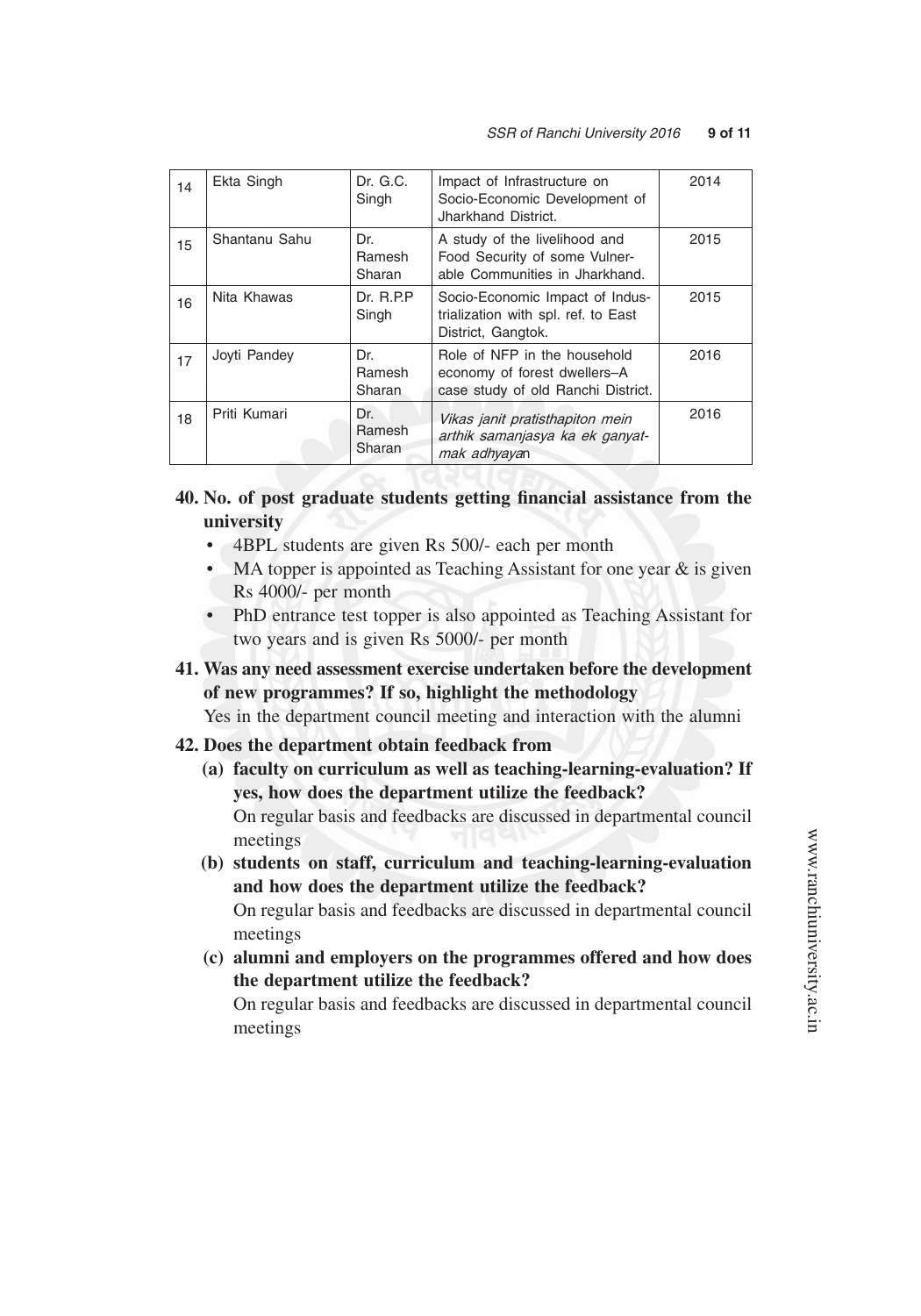| <b>Name</b>          | Post                                                            |
|----------------------|-----------------------------------------------------------------|
| Sri. N.N. Tiwari,    | Hon able Judge, High Court                                      |
| Sri. A.P. Verma,     | Retired Chief Secretary, MP                                     |
| Sri. K.B. Verma,     | Director, Railway Training Institute, New Delhi                 |
| Dr. M.M. Mishra,     | DGM(Retired) RBI                                                |
| Prof. L.N. Bhagat,   | ex-Vice Chancellor, Ranchi University                           |
| Prof. R.P.P. Singh,  | Vice chancellor, Kolhan University                              |
| Dr. Amitav Mukherjee | Economist and Development Consultant                            |
| Prof. G.P. Mishra,   | ex-Director, V. V. Giri Institute for Labour Economics, Lucknow |
| Dr. Nadeem Mohsin,   | Economist and Development Consultant                            |
| Dr. Neela Mukherjee, | Leading Economists and International Expert on PRI              |
|                      |                                                                 |

## **43. List of DistinguishedAlumni**

# **44. Give details of student enrichment programmes (special lectures/ workshops/seminar) involving external experts**

| Name & Address                                        | <b>Sub. of Lecture</b>                                     | Date       |
|-------------------------------------------------------|------------------------------------------------------------|------------|
| Prof. P.K. Chaubey IIPA, New<br>Delhi                 | Poverty, Human Development, Gender<br>Development          | 05/05/2014 |
| M.K. Gautam Leiden University,<br>Netherland          | Relevance of Social Science in the<br>Era of Globalisation | 21/02/2015 |
| Rajrishi Majumdar University of<br>Bardhmaan          | Unemployment in India and Skill<br>Development             | 25/01/2016 |
| Amitav Mukherjee Development<br>Consultant, New Delhi | Non-Food Determinants of Food<br>Security                  | 29/01/2016 |
| Luc Leruth Economist, IMF                             | Global Financial Integration                               | 02/03/2016 |

# **45. List the teaching methods adopted by the faculty for different programmes.**

- • Class room Lectures
- Projects
- Power point presentation
- Field Visits
- **46. How does the department ensure that programme objectives are constantly met and learning outcomes are monitored?**

Constant monitoring by the Departmental Council

- **47. Highlight the participation of students and faculty in extension activities.**
	- • Students are actively engaged in TRCSC in action research for development of farming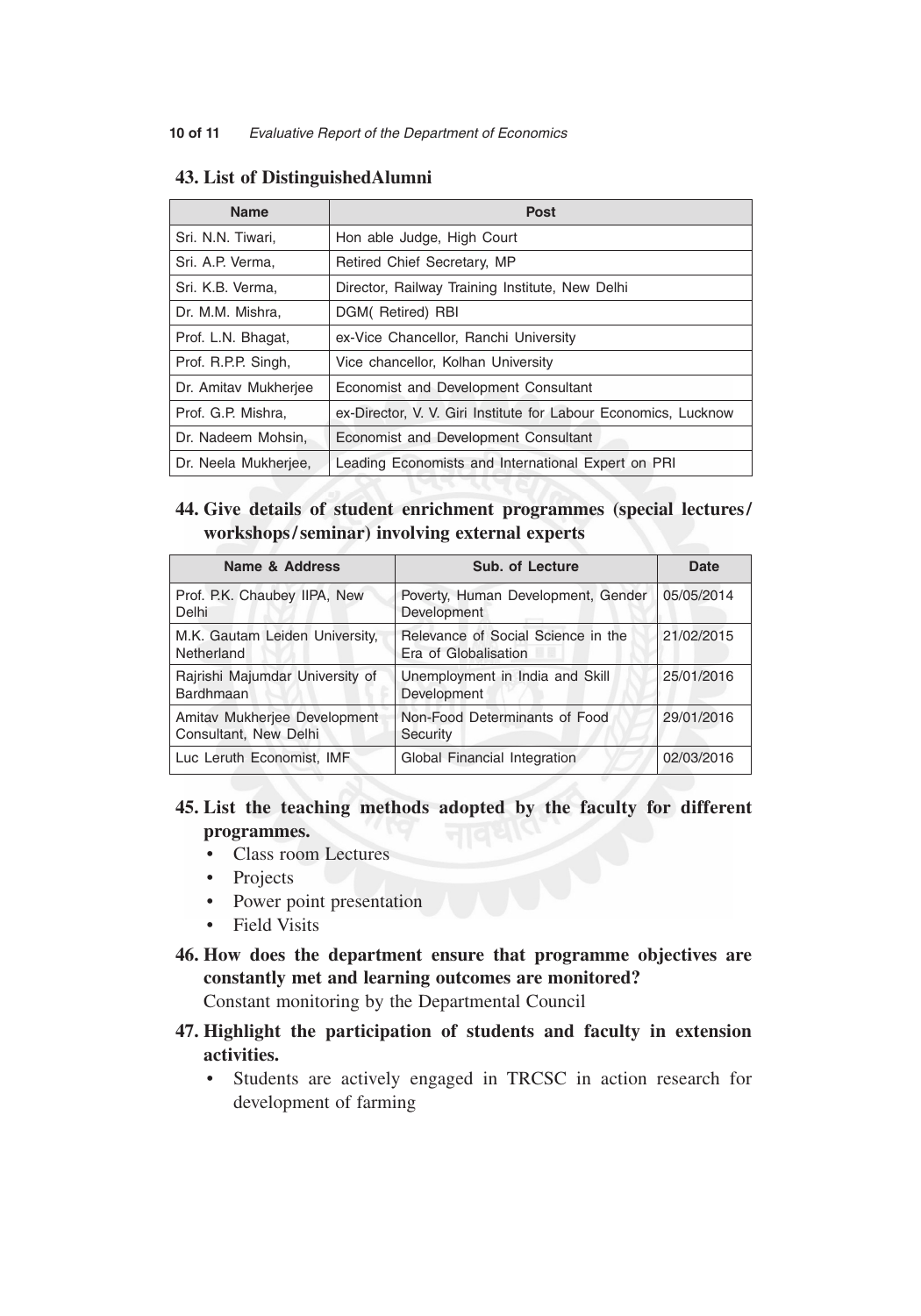- **48. Give details of "beyond syllabus scholarly activities" of the department**
	- Active participation in policy debates and seminars at local, state & national levels.
- **49. State whether the programme /department is accredited/ graded by other agencies? If yes, give details.** – No
	-
- **50. Briefly highlight the contributions of the** Study of the department in generating new knowledge, regional **basic or applied.** Jharkhand

economy

**51. Detail five major Strengths, Weaknesses, Opportunities and Challenges (SWOC) of the department.**

| <b>Title</b> | <b>Description</b>                                                                                                                                                    |
|--------------|-----------------------------------------------------------------------------------------------------------------------------------------------------------------------|
| Challenges   | Quality improvement and increasing the employability of the students<br>belonging to socially marginalized section who constitute the majority in<br>the department   |
| Challenges   | Competition from other PG Centers and vocational courses like B.Ed                                                                                                    |
| Challenges   | Improving the quality of research papers published in peer reviewed<br>journals                                                                                       |
| Challenges   | To promote interdisciplinary research                                                                                                                                 |
| Challenges   | Challenge of migration of good students                                                                                                                               |
| Opportunity  | Active involvement in Yojna Banao Abhiyaan, active academic support,<br>short term courses, decentralized micro planning, short term courses and<br>capacity building |
| Opportunity  | Skill development particularly for self employment                                                                                                                    |
| Opportunity  | Establishment of Center for fiscal studies for budget analysis and budget<br>tracking                                                                                 |
| Opportunity  | Conducting micro studies for economic impacts of various projects, social<br>impact assessments and analysing the impacts of CSR                                      |
| Opportunity  | Monitoring Jharkhand economy                                                                                                                                          |
| Opportunity  | Promoting research on human development, gender, tribal, health econom-<br>ics and other local issues                                                                 |
| Strength     | Highly qualified faculty $(3/5th = 60$ pecent are gold medallists at masters)                                                                                         |
| Strength     | Visiting faculty of international fame. Jean Dreze who is stationed at Ranchi<br>and is a honouree Professor in the department                                        |
| Strength     | Good and functional library with 8000+ books and Journals                                                                                                             |
| Strength     | Reading room for students                                                                                                                                             |
| Strength     | Regular classes and Disciplined atmosphere                                                                                                                            |
| Weaknesses   | Lack of Academic Flexibility in terms of Syllabus                                                                                                                     |
| Weaknesses   | Excessive Burden of Teaching                                                                                                                                          |
| Weaknesses   | Lack of Text books and Reading Materials in Hindi (90% students are from<br>hindi background)                                                                         |
| Weaknesses   | Non-dissemination of Research                                                                                                                                         |
| Weaknesses   | Shortage of Computer and Internet Facilities so that access to them is<br>given only to M.Phil and Ph.D. students                                                     |